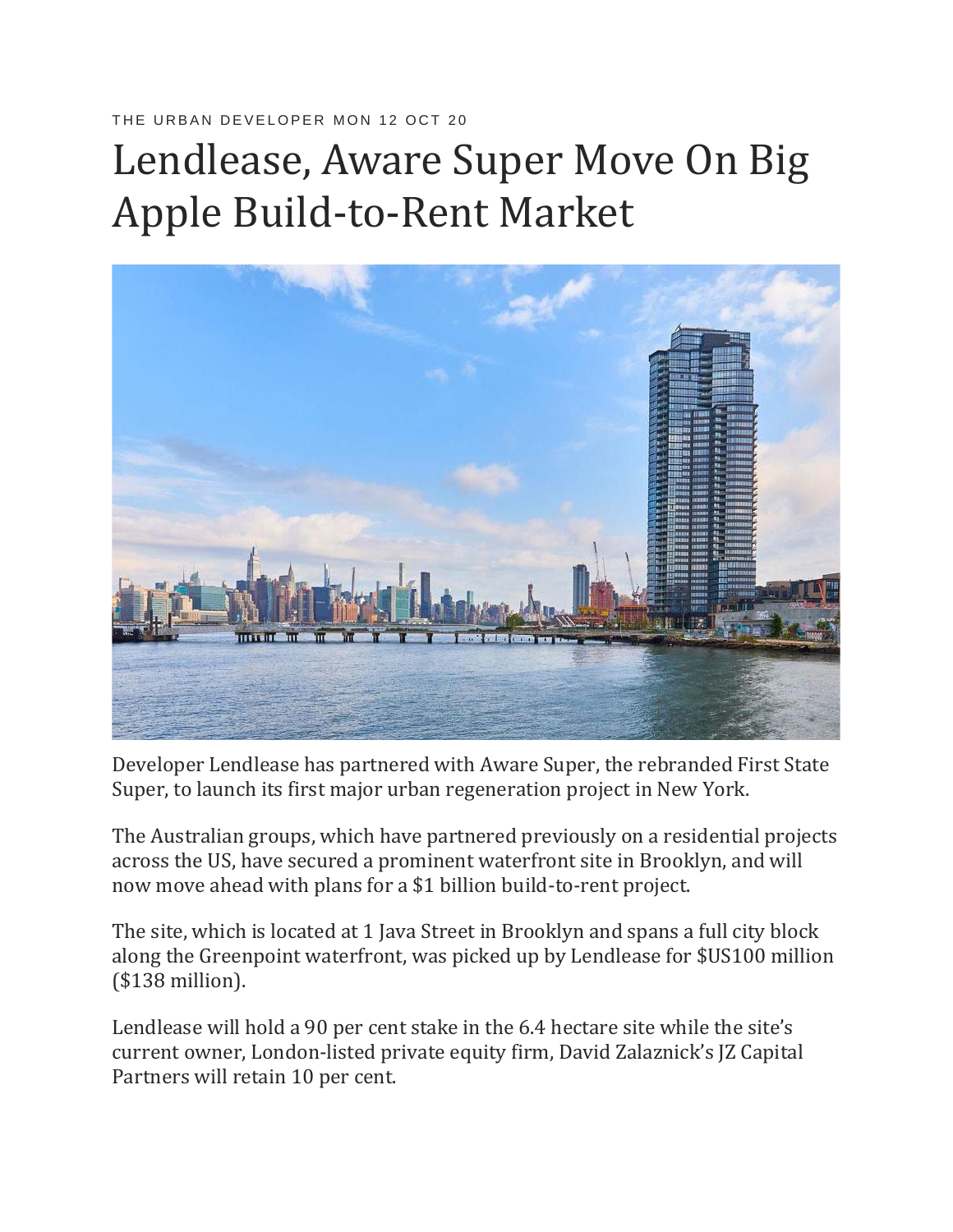The groups now intend to transform a full city block in New York's Greenpoint neighbourhood into a 60,000sq m tower comprising 800 residential for rent apartments.



▲ The major urban regeneration project will also rework some of the public waterfront esplanade, improving the connection to the India Street Pier and NYC Water Ferry.

Approximately one third of the project's apartments will be designated as affordable housing under the Affordable New York Housing Program.

The residential development will be based on a 25 per cent interest for Lendlease and a 75 per cent interest for Aware Super.

Aware Super portfolio manager Alek Misev said, if realised, the build-to-rent tower will demonstrate high-quality amenities while holding strong sustainability aspects in a sought-after market.

The deal extends the partnership Lendlease formed with Aware Super in 2018, which established the \$US2 billion (\$2.7 billion) Lendlease Americas Residential Partnership to develop and hold residential for rent assets in US gateway cities.

With the latest investment, the superannuation fund's portfolio now spans projects in Chicago, Boston and New York, with Lendlease acting as the partnership's development, construction and investment manager.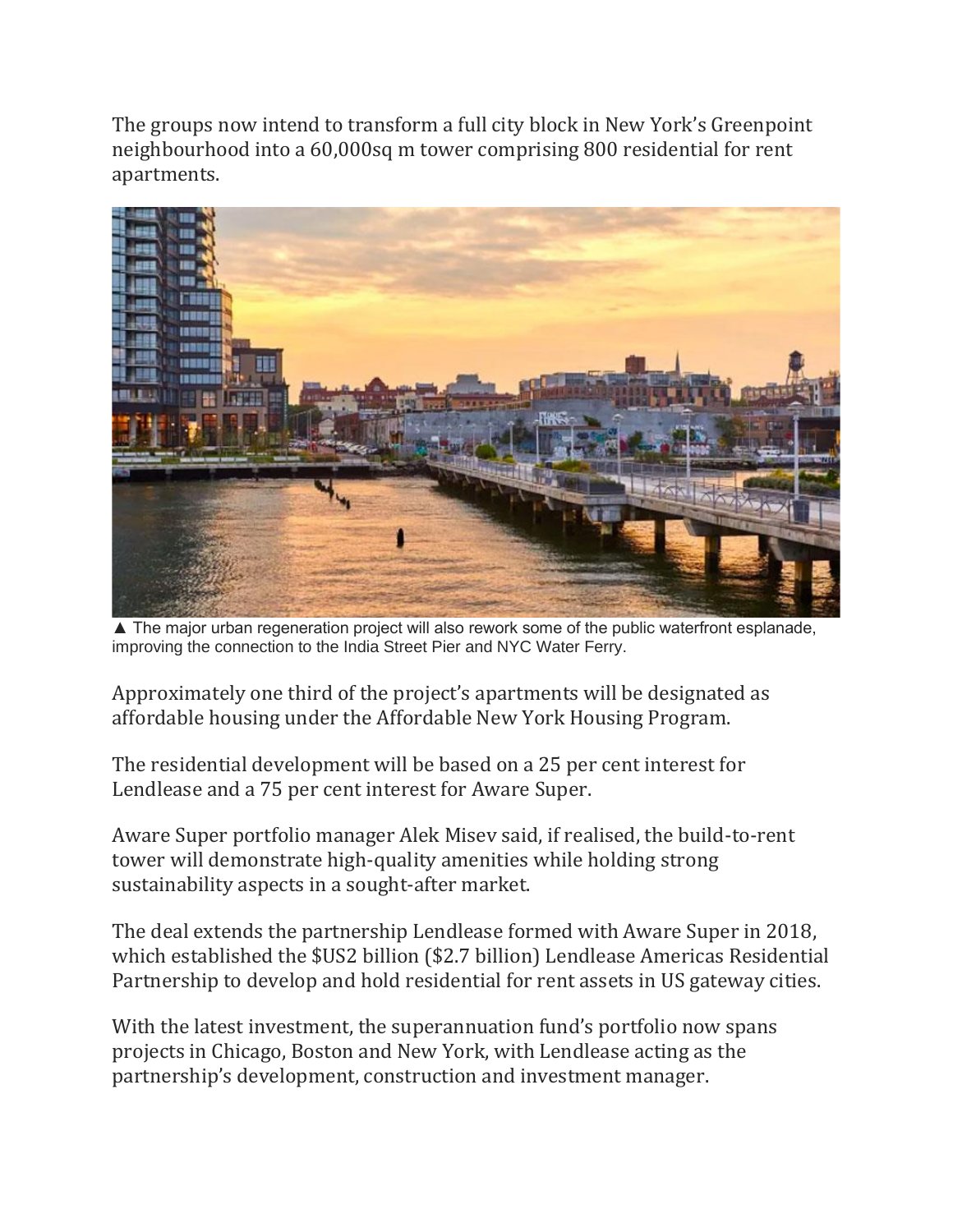"On the back of the \$20 billion partnership we signed with Google last year to jointly deliver three major urban regeneration precincts in the San Francisco Bay area, this takes our US development pipeline to over \$30 billion of current and future projects," Lendlease US chief executive Denis Hickey said.



▲ Southbank is a \$2 billion, 1880-unit development in Chicago which Lendlease is working on with superannuation fund Aware Super.

Earlier in the year, Lendlease launched a \$1.15 billion raising to strengthen its balance sheet and stem the effects of the pandemic on its investment and development business across the globe.

Soon after, Lendlease chief executive Steve McCann told investors that he intended to move the company towards more dual-investment projects to generate long term recurring income from rent collection and reduce the risks of developments.

As part of its strategy update, Lendlease said residential development remained a priority over the medium-term, buoyed by strong growth across the build-torent sector, which would be underpinned by a looming undersupply.

Lendlease managing director of property Jason Alderman said its latest project would build on the developer's 40-year history of operation within New York.